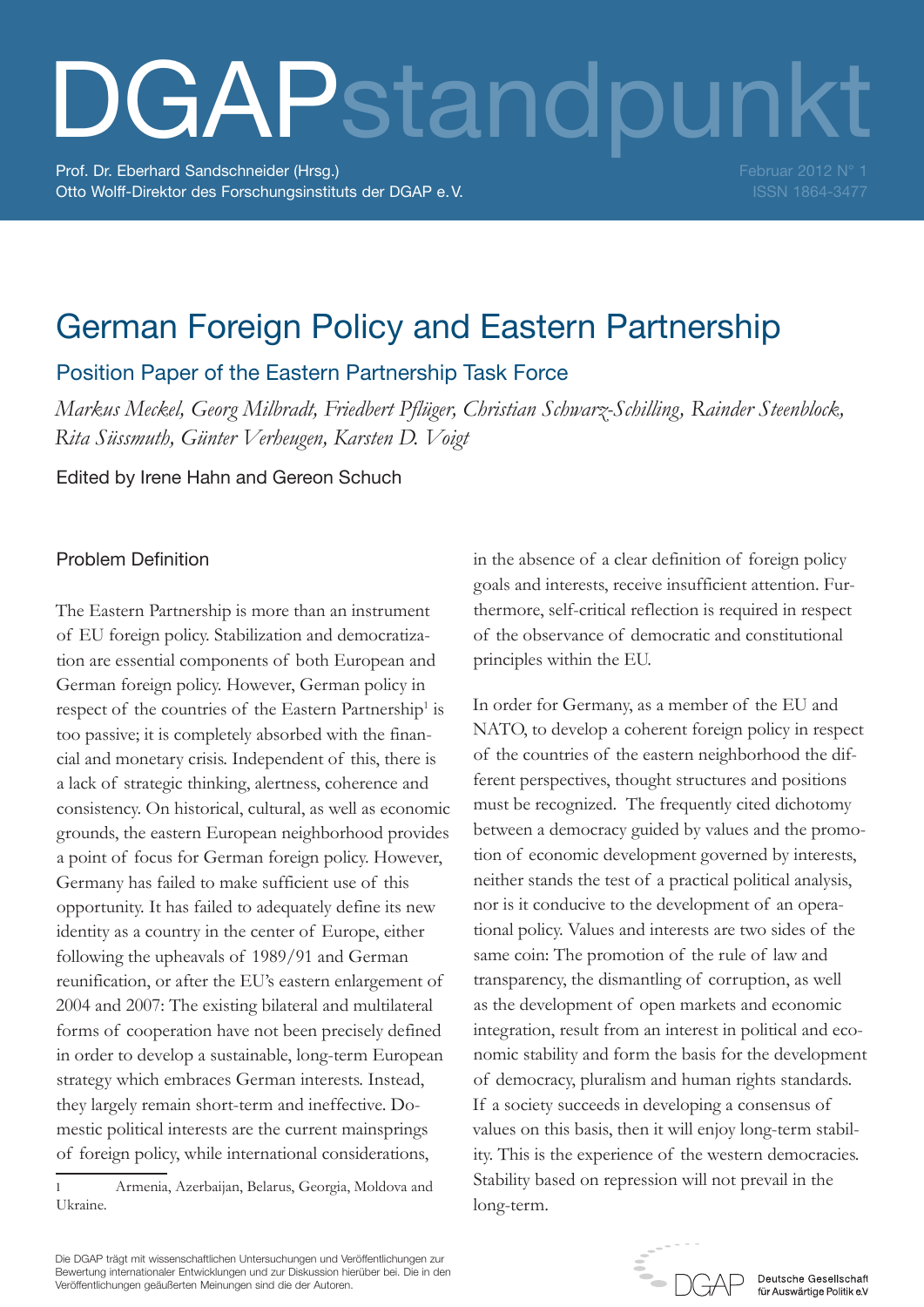The foreign policy discourse in Germany avoids addressing geostrategic issues. However, the reality of the situation must be recognized: When Russia speaks of stability it is thinking in terms of the balance of forces and spheres of influence. Consequently, it is just as legitimate to view the Eastern Partnership within the context of geostrategic considerations. With this concept the European Union aims to disseminate its political, legal and economic "rules of the game", and thus effect a step by step integration of the region. In the process, the EU, through certain offers of cooperation, attempts to prevent the economic plight of the eastern partners leading them to accept other integration models in conflict with European interests.

### Orientation Recommendations

1. Individual EU member states ascribe the Eastern Partnership different levels of importance. As a result, the EU operates on the basis of the lowest common denominator. In order to accord the Eastern Partnership priority Germany should place greater emphasis on cooperation with Poland as a component of the EU's eastern foreign policy. Poland and Germany assume a special role in this matter. The linking of Polish and German interests generates synergies. Both states command considerable economic as well as political weight. Together, plausible strategies can be developed and the majorities required for fashioning EU foreign policy can be won. Germany is guided by economic interests in Russia, however it does not define any concrete issues in respect of the countries of the Eastern Partnership. In contrast, Poland largely formulates its interests in respect of its eastern neighbors in terms of security policy. However, despite obvious progress, Poland has failed to establish a definition of its interests in respect of Russia which extends

beyond efforts at a harmonization of the strained relations. Russia is not a member of the European Partnership, nevertheless it is a partner with whom the EU must constructively engage on issues of neighborhood policy.

- 2. Conditionality, which declares certain democratic and constitutional reforms as conditions for cooperation, should be subjected to critical scrutiny as it has little substance in terms of practical politics. Such reforms are the goal and not the precondition for cooperation with states whose transformation is still in a state of flux. When political conditionality is vehemently demanded on the one side – as exemplified by the EU Commission's new approach of "more for more" – but is not consistently and vigorously implemented on the other, then this leads to a loss of credibility and the accusation of double standards on the part of those affected. Democracy cannot be exported, it can only be promoted through cooperation: A democratic system that develops according to the given historical, cultural, social and economic circumstances, should, amongst other things, be participative, accountable and transparent, as well as responding to the needs of its citizens. Germany and the European Union should not set themselves up as "moral judges". Instead, they should accept the autonomous nature of the demand for political concepts, flexibly devise cooperation through the negotiation of fundamental standards, and not block future cooperation. Cooperation contributes more to the system transformation of autocracies than their isolation.
- 3. Germany and the EU must pay more attention to the heterogeneous stakeholder structures within the partner countries. Their "black boxes" must be opened and a balanced, continuous and sustainable cooperation pursued with different local, regional,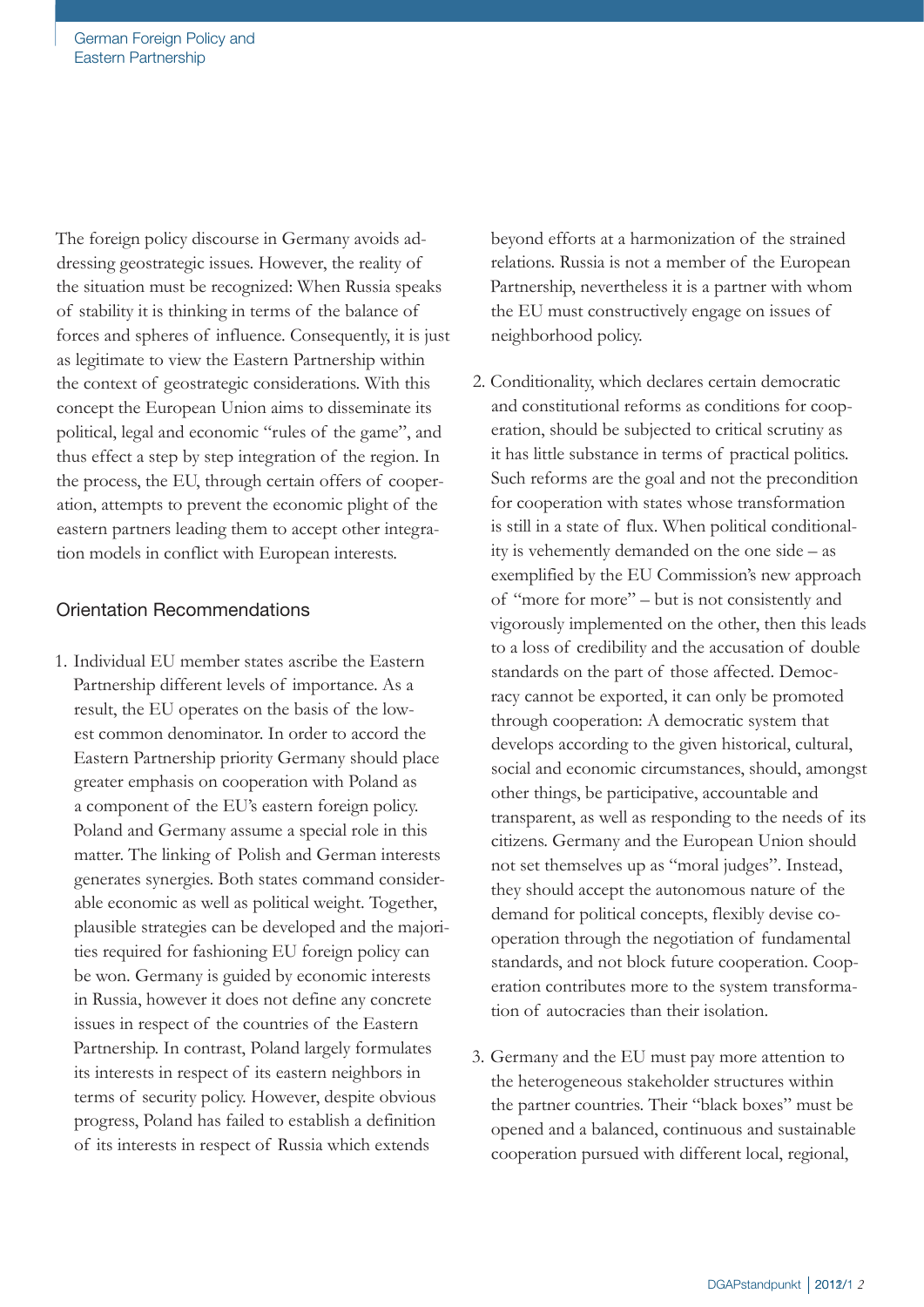economic, political, scientific, and civil society stakeholders with diverging interests. Experience teaches us that an exclusive focus on the ruling elite at the expense of civil society is an impediment to democratic development. Furthermore, in the event of changing power relations, this can result in a significant loss of influence and long-term difficulties in accessing political communities.

4. The completion of the free trade zone with the states of the Eastern Partnership and Russia serves the interests of both sides. Germany's economy would profit considerably from the dismantling of trade restrictions. The EU demands from members of the Eastern Partnership that they adopt its body of law, the acquis communautaire. This attitude must be critically scrutinized as it not only creates an asymmetrical negotiating position but can ultimately appear protectionist if the specific conditions and needs of the partners are not understood. The EU, and Germany in particular, must not view its Eastern Partnership countries as simply markets with potential consumers and favorable production zones with qualified workforces. Instead, they must be provided with the opportunity to export products to the EU. Imports do not represent a form of destructive competition for the European and German economies. Quite the opposite. Export opportunities for the Eastern Partnership states would promote modernization and the development of a small and medium sized business sector, which in the long-term would support the development of democracy and human rights. The precondition for concluding a free trade agreement with the EU is the development of constitutional governance. This constitutes a decision in favor of a particular system. The associated qualitative improvement in the investment climate for European Union companies will in turn stimulate economic and socio-political

developments in the partner countries. For example, in the long term, the introduction of a free trade zone with the Republic of Moldova would constitute a more sustainable incentive for resolving the Transnistrian conflict than political initiatives such as the Meseberg Process - ultimately the Transnistrian elite would surely seek to profit from the economic advantages of the free trade zone.

- 5. It is in the political as well as economic interests of both Germany and Europe to promote visa liberalization. The German industry's Committee on Eastern European Economic Relations has already taken up a clear position on this issue and formulated concrete recommendations. Furthermore, cross-border exchange programs promote the development of civil societies and thus the transformation processes. Nevertheless, the Federal Government has been acting restrictively in this respect, thus obstructing the entire process. For the implementation of visa-free regions an overall strategy is required. Due to the historical entanglement of the Eastern Partnership states with Russia and the resulting multiple citizenship of numerous citizens, the practical implementation of visa liberalization, for example for Ukraine while excluding Russia (or vice versa), will prove difficult and politically problematic. The blockade of European decisions by individual EU member states who fail to resist domestic political pressure needs to be more clearly distinguished from technical constraints on the road to implementation, and dealt with accordingly.
- 6. Germany's contribution to the development of EU foreign policy must be differentiated according to regional and country-specific factors. Each country of the Eastern Partnership must be considered separately. Thinking in categories is inappropriate. Every form of rapprochement with the EU requires